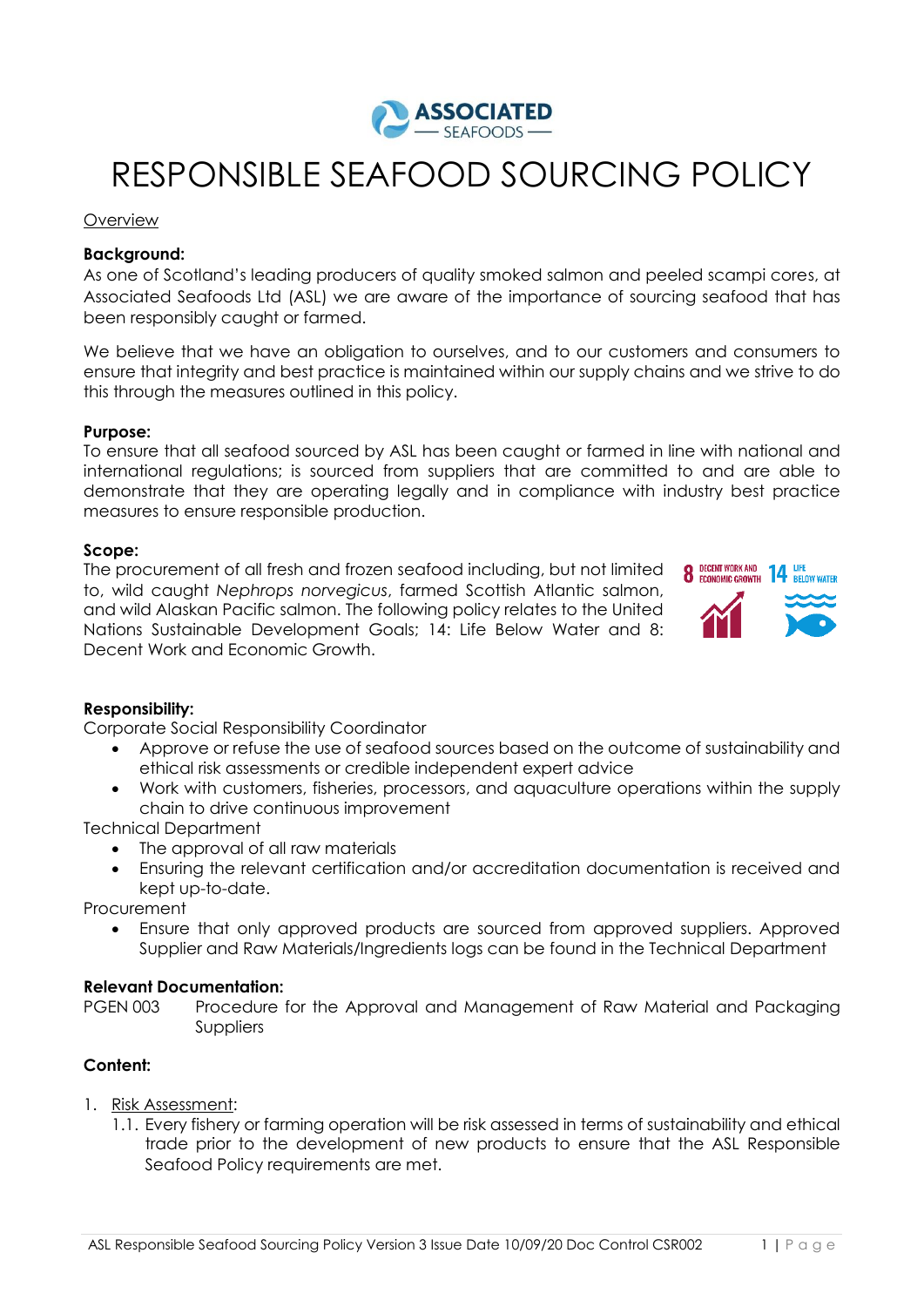- 1.2. Every fishery or farming operation will be continuously monitored, and an annual sustainability risk review will be conducted by the Corporate Social Responsibility Coordinator for each source based on species, catch area, and catch method.
- 1.3. A new risk assessment will be re-conducted following any significant changes to the supply chain or processes (e.g. changes of ownership, new or different infrastructure, or processing/product handling technologies used).
- 1.4. All seafood within the ASL supply chain must meet the criteria for a 'Responsibly Sourced' claim in line with the Sustainable Seafood Coalition's (SSC) Voluntary Codes of Conduct. <https://www.sustainableseafoodcoalition.org/codes-of-conduct/>
- 1.5. Every fishery or farming operation will be risk assessed to ensure that all seafood is compliant with the SSC requirements to meet a responsibility claim.
- 1.6. If there is an improvement requirement highlighted by the sustainability risk assessment, ongoing sourcing is premised on a credible improvement initiative being in place. Where appropriate to ensure ongoing sourcing, ASL commits to working with customers, suppliers and other relevant stakeholders to help develop credible improvement plans for the source of the product.
- 2. Illegal, Unregulated and Unreported (IUU) Seafood:
	- 2.1. IUU practices are those where fishing or farming operations are conducted in contravention of legal conservation and management measures. IUU hinders scientific assessments, impairs stock management measures, threatens biological sustainability and distorts markets. ASL condemns the use of illegal practices, which have no place in a modern, sustainable and responsible seafood industry.

ASL shall take all reasonable precautions to mitigate the risk that IUU fishery material may be entering our supply chain.

- 2.2. We will never knowingly purchase material or deal with suppliers implicated in practices including, but not limited to:
	- Fishing without a licence or legal authority
	- Non or mis-reporting of catches
	- Exceeding quota limits
	- Fishing outside prescribed areas
	- Ignoring size regulations
	- Use of banned fishing methods
	- 2.2.1. ASL will deal only with suppliers who operate in an open and responsible manner and are able to demonstrate compliance with all the relevant national and international regulations.
	- 2.2.2. ASL will never knowingly purchase or handle fish or shellfish caught by fishing vessels listed on the Illegal, Unreported and Unregulated (IUU) vessel blacklists.
- 2.3. ASL recognises and endorses the Environmental Justice Foundation's 10 principles for global transparency in seafood supply chains. [https://ejfoundation.org/what-we](https://ejfoundation.org/what-we-do/oceans/transparency)[do/oceans/transparency](https://ejfoundation.org/what-we-do/oceans/transparency)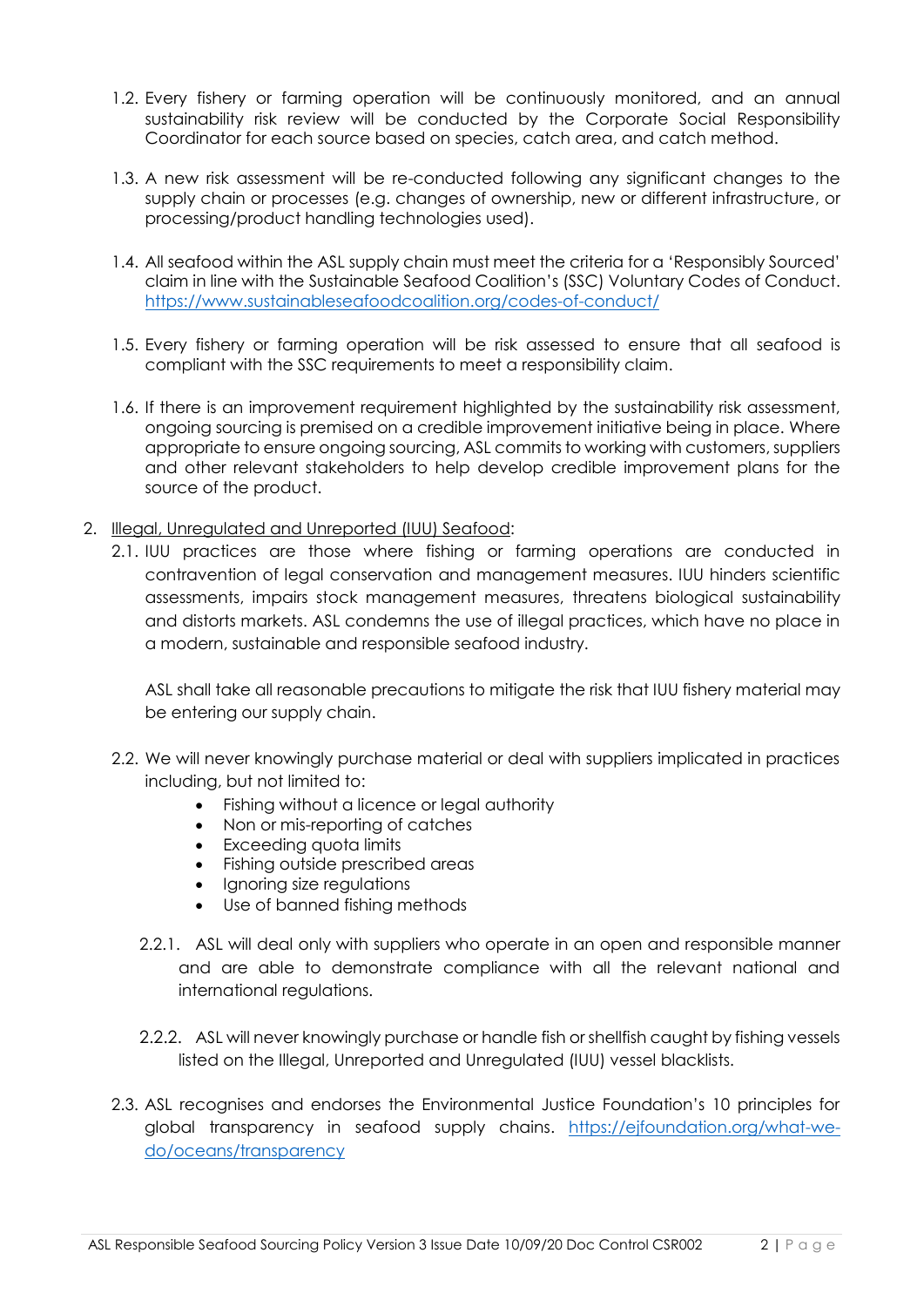- 2.4. ASL is committed to working with the PAS 1550 toolbox in order to inform our risk based decisions and to mitigate the IUU and ethical risks within our seafood supply chains.
- 2.5. ASL will only accept seafood that is larger than the mandatory minimum conservation reference size (MCRS).
- 3. Endangered, Threatened and Protected Species:
	- 3.1. Avoidance of Endangered Species
		- 3.1.1. ASL has clearly defined exclusions from our product range. These are products and practices which we will not support in any of our commercial operations. At present this includes:
			- 3.1.1..1. The sale or purchase of species which appear as 'endangered' or 'critically endangered' in the IUCN\*<sup>1</sup> red list or CITES Appendices\*2.
			- 3.1.1..2. Trading with any business directly involved in the targeted capture and/or the commercial slaughter of non-seafood species such as marine mammals, sea turtles or are involved in the practice of shark finning

\* <sup>1</sup>*International Union for Conservation of Nature and Natural Resources. Se[e http://iucnredlist.org/](http://iucnredlist.org/)* \* <sup>2</sup>*Convention on International Trade in Endangered Species of Wild Fauna and Flora. See <https://www.cites.org/eng/app/appendices.php>*

- 3.2. Supporting Healthy Fish Stocks
	- 3.2.1. ASL will source seafood from healthy stocks, which where possible are independently verified as such by Global Seafood Sustainability Initiative (GSSI) benchmarked third party sustainability standards (e.g. the Marine Stewardship Council (MSC) certification – a global scheme certifying the sustainability of wildcapture fisheries).
	- 3.2.2. ASL is actively engaged with an ongoing Fisheries Improvement Project alongside other industry stakeholders and interested parties, with the aim of achieving MSC certification for Scottish *Nephrops norvegicus*.
- 4. Social and Ethical Standards at Sea:
	- 4.1. Prior to supply, all suppliers are required to complete a Self-Assessment Questionnaire which contains relevant questions regarding Ethical Trade in the supply chain.
	- 4.2. All suppliers must adhere to the ASL Supplier Code of Conduct. <https://www.associatedseafoods.com/our-policies>
	- 4.3. ASL recognises that the Responsible Fishing Vessel Standard (RFVS) scheme is an important development in assuring good practice at sea, especially with respect to labour standards and health & safety of fishers in alignment with the criteria established by International Labour Organization Convention 188.
	- 4.4. ASL encourages all fishing vessels within the supply chain to be at minimum, actively engaged in the process of RFVS certification and will encourage international supply vessels to do the same when the scheme is available to them.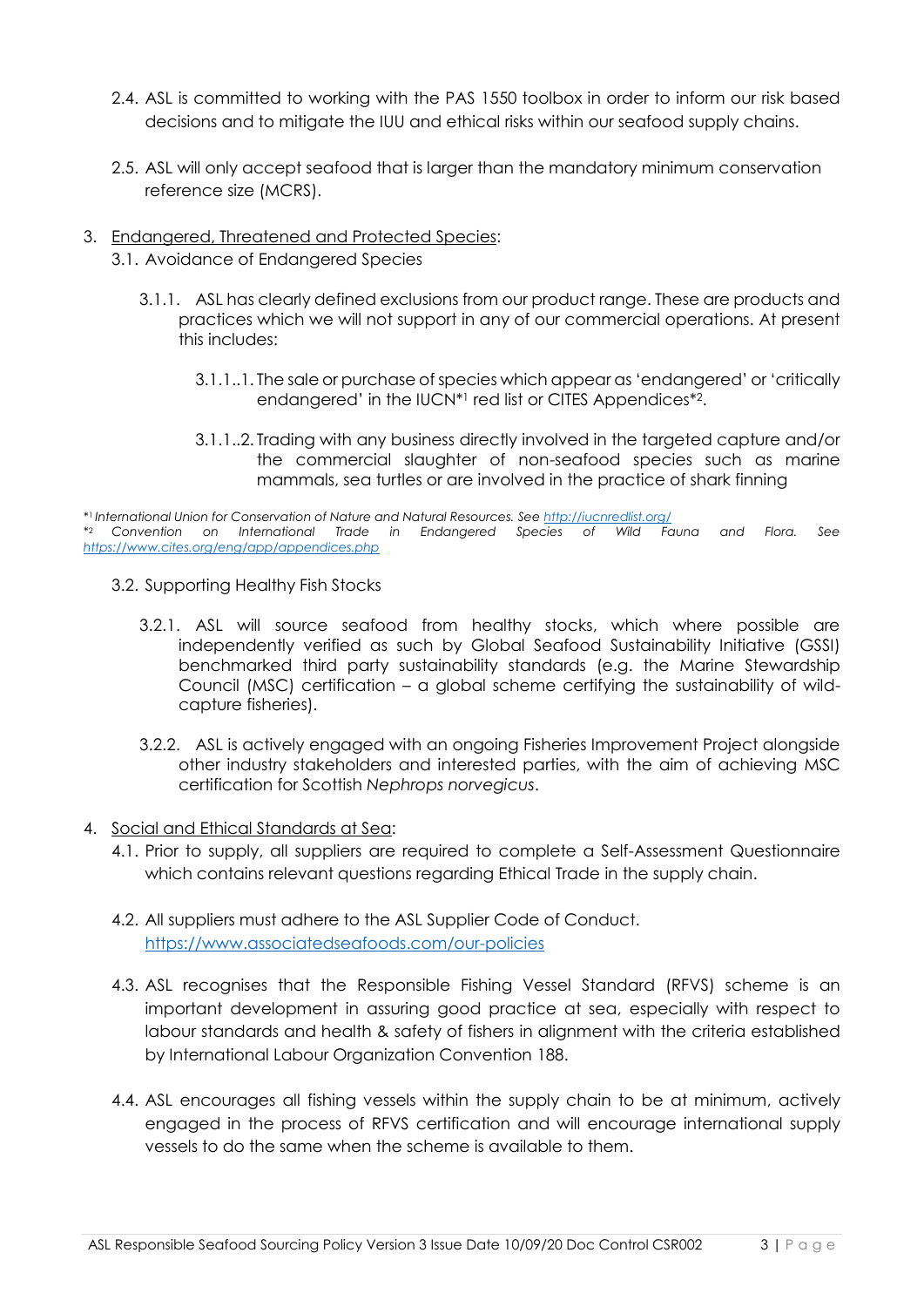- 5. Fishing Gear Impacts, Waste and Discards:
	- 5.1. ASL supports the use, development and innovation of fishing gears that have lower impacts on the marine environment and are more selective towards the target capture species through the avoidance of non-target catch.
	- 5.2. Where environmental impacts from fishing gear are higher, fisheries should be MSC certified or be able to demonstrate best practice operation to minimise or improve the impacts (i.e. through active participation in a FIP).
	- 5.3. ASL will not accept any species that come from fisheries or farms that are involved in irreversible damage to the marine environment.
	- 5.4. ASL does not approve of, nor sources seafood from fisheries that are involved in the use of destructive fishing methods such as the use of dynamite and poison.
	- 5.5. Abandoned, lost or discarded fishing gear (ALDFG) from both wild capture fisheries and fish farms impact marine wildlife, habitats and fish stocks. Suppliers of ASL should be aware of and compliant with the Global Ghost Gear Initiative's best practice framework for the management of fishing gear. <https://www.ghostgear.org/resources>
	- 5.6. ASL supports and encourages our supply chain vessels to participate in innovative schemes such as Fishing for Litter or those of a similar nature tackling marine pollution.
- 6. Protected Marine Habitats:
	- 6.1. ASL will only source from fisheries or farms that respect prescribed legal fishing areas.
	- 6.2. No wild caught seafood will be accepted from fishing vessels that actively operate in legally recognised marine protected areas or no-take zones (e.g. Natura 2000 Habitats Directive zones).
	- 6.3. Suppliers of ASL should comply with recognised conservation objectives and regulations if fishing or farm activities are taking place within sensitive areas.
- 7. Responsible Aquaculture:
	- 7.1. All fish farms within the ASL supply chain must be certified to GSSI benchmarked third party standards (such as Aquaculture Stewardship Council, Global GAP or GAA Best Aquaculture Practice).
	- 7.2. The farmed salmon feed that is fed to fish supplied to ASL shall be from a responsible source with the species not classed as 'endangered' or 'critically endangered' on the IUCN Red list or CITES Appendices.
		- 7.2.1. The feed shall be certified to the MarinTrust standard or otherwise stated.
		- 7.2.2. The feed shall not contain any mammalian or avian by-products
	- 7.3. No farmed species that has been directly subjected to genetic modification (GM) will be accepted